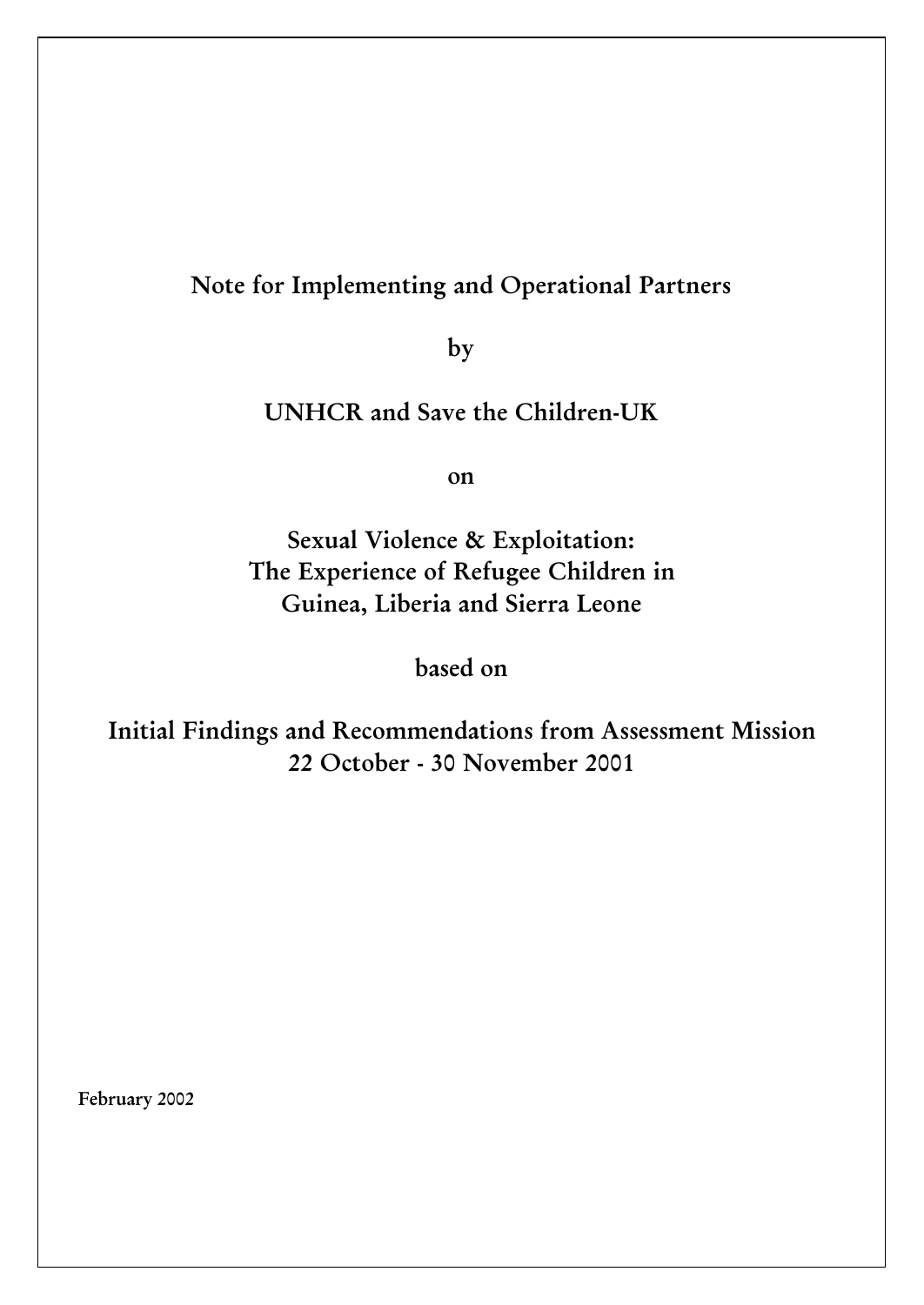## **I. INTRODUCTION**

This assessment was initiated by UNHCR and Save the Children-UK (SC-UK) due to growing concerns, based on their field experience, about the nature and extent of sexual violence and exploitation of refugee children and other children of concern to  $UNHCR<sup>1</sup>$  in the countries of the Mano River Sub Region<sup>2</sup> in West Africa.

The purpose of the assessment was primarily to gather further information, primarily through consultations with children, about the scope of the problem in the countries concerned and the responses of the different actors: UN agencies, governments, NGOs, refugee and internally displaced person (IDP) communities and the children themselves. This would inform the development of an action plan for UNHCR and the child protection agencies to better address the problem.

The report of the assessment is not yet finalised. However, given the serious nature of the findings and in the interest of the protection of the children themselves, UNHCR and SC-UK are releasing this summary of the draft assessment report in advance in order to inform the humanitarian community about the problem and to allow agencies to review their own practices in this area.

The general findings of the assessment team indicate high levels of risk and vulnerability, with respondents reporting incidents of sexual abuse within family settings and the wider context of the camp and surrounding communities. In addition, from the interviews and group sessions conducted with 1,500 adults and children, the team also received allegations of abuse and exploitation against 67 individuals based in a range of agencies responsible for the care and protection of refugee and IDP communities. The agencies that are possibly implicated in some way include UN peacekeeping forces, international and local NGOs, and government agencies responsible for humanitarian response. The assessment mission was not intended as an investigation and was therefore not conducted with the methodology that would have been required if this had been the purpose. Further evaluation of the overall findings is required in order to clarify the extent of the problem and UNHCR has assumed responsibility for following up on investigatory issues.

Based on the initial information available at this point, it is clear that a number of actions need to follow in the short, medium and longer term. There are, however, immediate steps that must be taken to ensure the protection of children and to pave the way for policy and practice initiatives that will help address the underlying issues identified by the assessment. A UNHCR working group has already drawn up a framework for implementation of numerous remedial measures to combat sexual violence and exploitation of children in the region. These measures are outlined in the Framework Plan of Action at the end of this note.

UNHCR and SC-UK believe that the issues raised by this assessment can be adequately addressed only by ensuring that all parties involved in protecting and assisting refugee children work together, which we are intending to facilitate.

l

<sup>&</sup>lt;sup>1</sup> The reference to refugee children will hereafter include also other children of concern to UNHCR (e.g. IDP and returnee children)

<sup>2</sup> Guinea, Liberia & Sierra Leone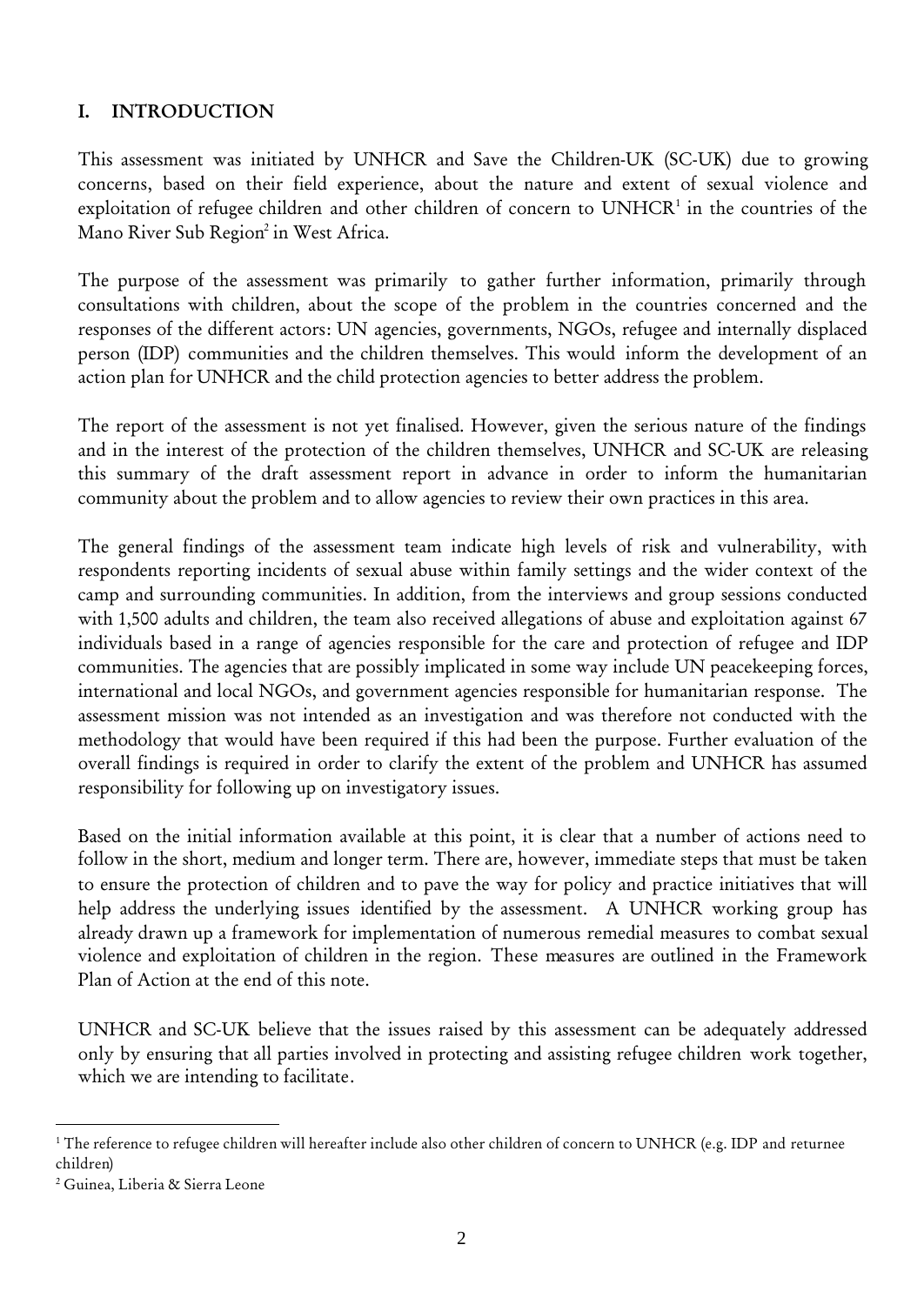## **II. METHODOLOGY**

The assessment was conducted by reviewing existing research related to the issue and by conducting a field mission to the three countries. In each country, the team consulted with different groups within refugee and returnee communities, as well as host communities (children, community leaders, government officials, international & national NGOs, UN agencies and security forces).

The mission team comprised an independent consultant, a UNHCR consultant and a staff member of SC-UK who formed the core group. Their work was facilitated in each country by staff members from UNHCR and SC-UK.

The findings of the assessment indicate that sexual violence and exploitation of children appears to be extensive in the communities visited and involves actors at all levels, including those who are engaged to protect the very children they are exploiting – UN staff, security forces, staff of international and national NGOs, government officials, and community leaders.

#### **III. KEY FINDINGS**

#### **A) Sexual Exploitation**

#### **a) The problem of sexual exploitation**

Sexual exploitation was defined by children as: *'when them big man go loving with small girl for money. Them big men can go loving to small girls, they can call girl when she walking along the road, and then the girl go and they go in house and lock the door. And when the big man has done his business he will give the small girl money or gift'*

The exchange of sex for money or gifts appears to be widespread and the majority of children consulted said they knew of at least one other child involved in such an exchange. The children themselves, whilst aware of the exploitative nature of the exchange, felt this was often the only option they had in order to receive food and other basic necessities and to pay for education. Parents were often aware of the exploitation but also felt that there were no other options for their family to secure a livelihood and whilst not approving it, generally turned a blind eye. In some cases, however, it was reported that parents encouraged their daughters to engage in such activities to bring an income into the family.

The majority of children involved are girls between the ages of 13 and 18 years. Younger girls were sometimes befriended by men to gain access to their older sisters or to their mothers. A few boys were reportedly exploited in a similar way by older women, but there were no suggestions of boys being sexually exploited by men. This may have to do with the greater taboos surrounding homosexuality.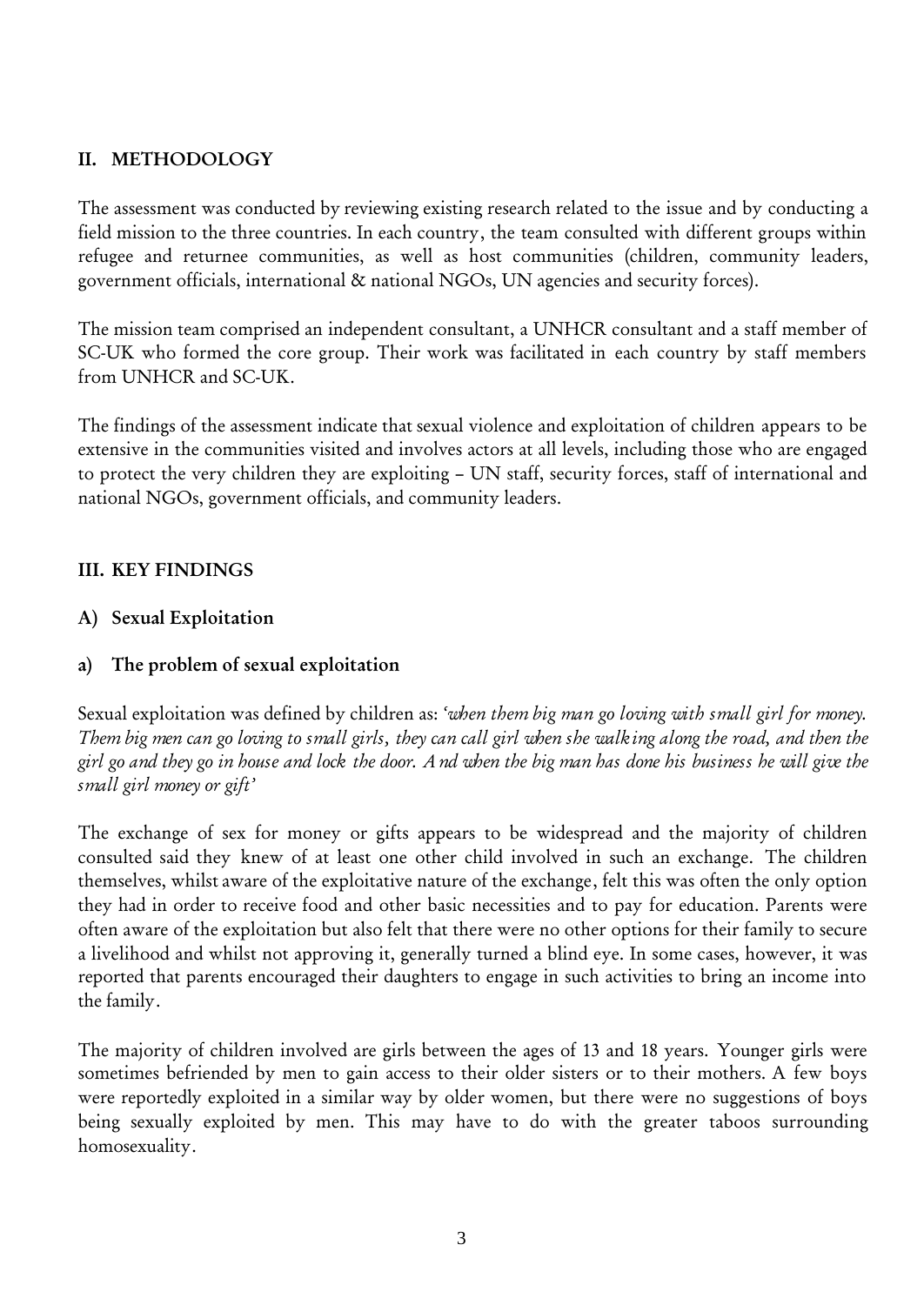The children most vulnerable to sexual exploitation were those without the care of their parents, children in child headed households, orphaned children, children in foster care, children living with extended family members and children living with just one parent.

One observation was the attitude held by many men interviewed i.e. that younger girls are more desirable as sexual partners. This view seemed to be commonly held by many of the men interviewed, including agency workers and community leaders. Some also believed that sex with a virgin could cleanse a man from infection.

The assessment suggests that those who exploit children are often men in positions of relative power and influence who either control access to goods and services or who have wealth and/or income. This power and influence is then used in exchange for sexual favours from children. The report indicates that it is a relatively prosperous 'elite' – including UN staff, peacekeepers and NGO workers – whose resources are considerably more than those of the refugees who exploit this extreme disparity surrounding the refugee population. Exploiters appear to be able to pay for sex when and with whom they want, and to do so with impunity, since the very people they exploit are not able to complain about their situation for fear of their source of basic survival being removed.

## **b) Exploitation by humanitarian agency staff**

In all three countries, agency workers from international and local NGOs as well as UN agencies were reportedly the most frequent sex exploiters of children, often using the very humanitarian aid and services intended to benefit the refugee population as a tool of exploitation. Most of the allegations involved male national staff, trading humanitarian commodities and services, including oil, bulgur wheat, tarpaulin or plastic sheeting, medic ines, transport, ration cards, loans, education courses, skills training and other basic services, in exchange for sex with girls under 18. The practice appeared particularly pronounced in locations with large established aid programmes. From the assessment report there appears to be a pattern of this type of abuse in refugee camps in Guinea and Liberia in particular: *"It's difficult to escape the trap of those (NGO) people; they use the food as bait to get you to sex with them" .* (adolescent in Liberia)

Agency workers use their positions to withhold services that are meant to benefit children. Such services are held back and excuses made until sex is proffered: *" Your name is not on the list", "The computer swallowed your card", or "Your name did not come from head office".*

Some allegations by children were confirmed by adults: *"In this community no one can access* CSB (a soya nutrient)*, without having sex first. They say "a kilo for sex"* (refugee women in Guinea); *"If you do not have a wife or a sister or a daughter to offer the NGO workers, it is hard to have access to aid"* (returnee male in Sierra Leone); "*If you see a young girl walking away with tarpaulin on her head you know how she got it"* (refugee leaders in Guinea*)*

Agency workers with special responsibilities for children, such as caring for children with disabilities, providing accelerated learning programmes, and loans for the vulnerable, were allegedly using the very same resources intended to improve children's lives and reduce their vulnerability, as a tool of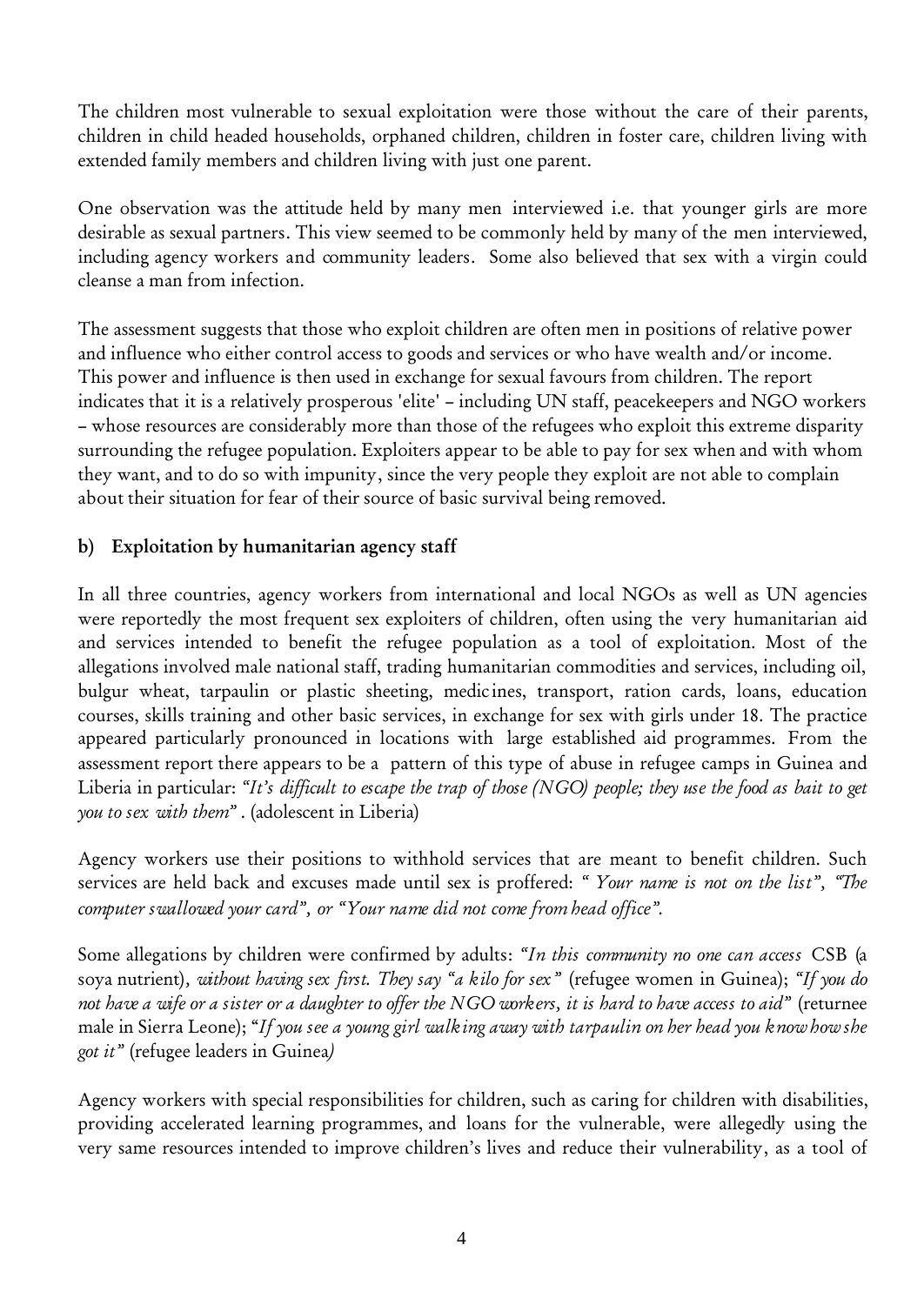exploitation. Frequent reports were received by the assessment team on how agency workers give these services to girls in exchange for sex.

Some agency drivers were reportedly using transportation as a means of sexually exploiting children, either by exchanging sex for lifts or by bringing items to the camps which the refugees would not otherwise receive. Some agency workers reported seeing male drivers have sexual relationships with different girls for short periods of time. *"They change girls so much and none of them marry the girls and if she becomes pregnant she is abandoned, with no support for herself and the child. Most of us used to just look at them and wonder. Our brothers, they have a problem.".* (agency worker in Liberia)

Agency workers allegedly ask girls for sex in exchange for employment and continued to demand sexual favours even after the girls were employed. The girls said they were reminded that the salary they earn was payment for sexual favours. *"No girl will get a job in this camp without having sex with NGO workers. NGO workers who are female already loving with an NGO man. He will continue to go loving with other girls, but girls see it as competition. It is survival of the fittest".* (agency worker in Guinea*)*

Agency workers are seen to have status, good jobs, money, drive nice cars. From a position of power girls are seen as easily exploitable. "*For a man when he has a powerful position, status, drives a nice car and earns good money, what do you expect? He can want a girl and yes she can get pregnant".* (Child Protection Committee chairperson)

Even though agency workers may pay more than other exploiters, this might still amount to very little in most cases. A Liberian refugee girl, for example, may get the equivalent of US 10 cents in exchange for sex with which she would be able to buy a couple of pieces of fruit or a handful of peanuts. More often than not payment may be in kind such as a few biscuits, a plastic sheet, a bar of soap.

Refugees felt unable to challenge the behaviour of agency staff firstly because of their dependence upon the goods and services for their survival and secondly because of the power held by these staff. *"If the NGO worker runs away, there will be no food for us". (*adolescent in Liberia)*. "NGO workers have so much power that people treat them as really important people and the community cannot challenge them." (*refugee leaders in Guinea)

The lack of senior and international staff presence in the camps was reportedly allowing junior agency staff to behave with impunity. The assessment describes a 'conspiracy of silence' that exists amongst agency workers and suggests that staff will not pass on information about a colleague involved in sexual exploitation for risk of being stigmatised and ostracised. It was further suggested that the pressure to conform within the humanitarian community, led staff to also indulge in exploitative behaviour.

There are inadequate mechanisms for reporting abuses available to refugees and little prospect of doing so in a way that is safe and confidential: "*If you report one NGO worker you will not only be in trouble with that person, but with the other staff also".* (adolescents in Guinea and Liberia )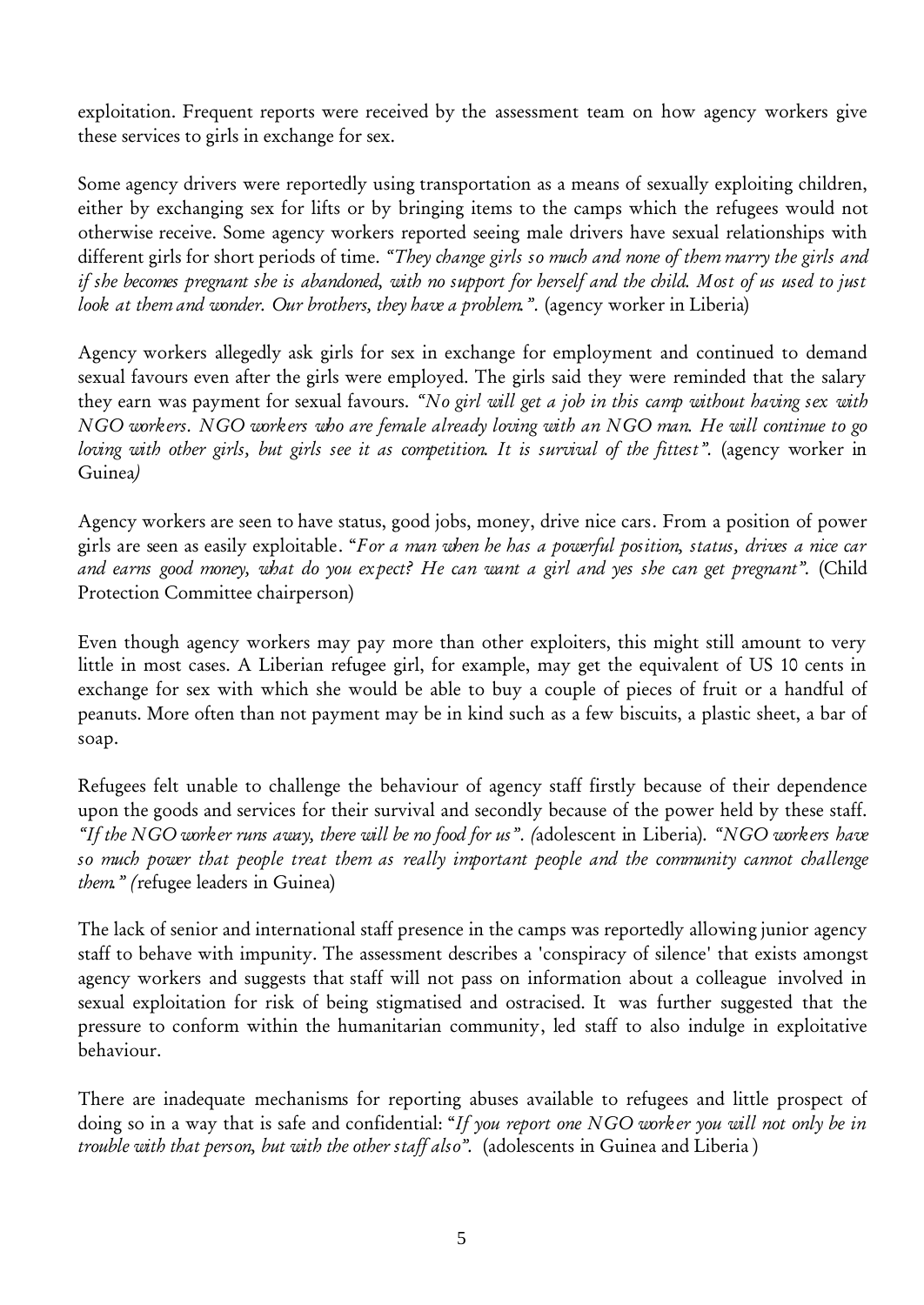Refugees complained that they have tried to send written complaints through other staff but that the information has been held back. Children complained that they are harassed or labelled or denied services when they tried to complain. Refugees spoke of trying to see senior staff but being stopped by security guards outside their offices. They also said that it is easy for their complaints to be discredited as they hear humanitarian workers tell their seniors: *"Refugees are traumatised and they have a lot of issues that they need to deal with. That is why they are always complaining".*

In most of the camps, the refugee and IDP leaders are they not reporting or dealing with issues of sexual exploitation. Some children said: "*because they themselves are involved and because how can they report the very people that put them in power. They want to maintain their power and one way of doing it is by siding with the NGO workers."*

### c) **Exploitation by security forces**

Some national military personnel that provide security within and around the camps reportedly sexually exploit girls, usually for little or no payment as the girls fear the consequences of refusing to have sex with these men.

With respect to peacekeeping personnel, the assessment team was informed that they are, on arrival in the location, briefed on the Code of Personal Conduct: "*Every soldier, officer has been read and shown the code of conduct; no one can plead ignorance".* (UNAMSIL officer) However, the code of conduct and the reality on the ground appeared to be different matters. The assessment team reported many allegations of sexual exploitation by peacekeepers from several countries. A few examples of reported cases are given here.

Peacekeepers are alleged to have sexually exploited children in exchange for money and food. It is claimed that evern some very young children have been asked to pose naked in exchange for biscuits, cake powder and other food items. "*When ma asked me to go to the stream to wash plates, a peacekeeper asked me to take my clothes off so that he can take a picture. When I asked him to give me money he told me, no money for children only biscuit."*

Children and adults spoke of teenage girls being asked to strip naked, bath and pose in certain positions while the peacekeepers took pictures, watched and laughed. Some are alleged to have had sex with the girls without using condoms.

Peacekeepers are reportedly among the highest paying customers for sex with children. They pay from US \$5 to \$300. Some peacekeepers are alleged to pool money to obtain a girl and then all have sex with the same child. Certain battalions used a locally well-known phrase "jig jig 5 block" to procure sex from girls in their early teens.

Some peacekeepers reportedly go as far as meeting the parents of a girl and claiming they have good intentions. However, when the time comes to leave, "*Some of them leave without even saying good bye, and some will leave the parents some money to take care of the girl. Others will give the girl some of their personal belongings."* Asked how much and what personal belongings, the girls laugh and say, *"If he*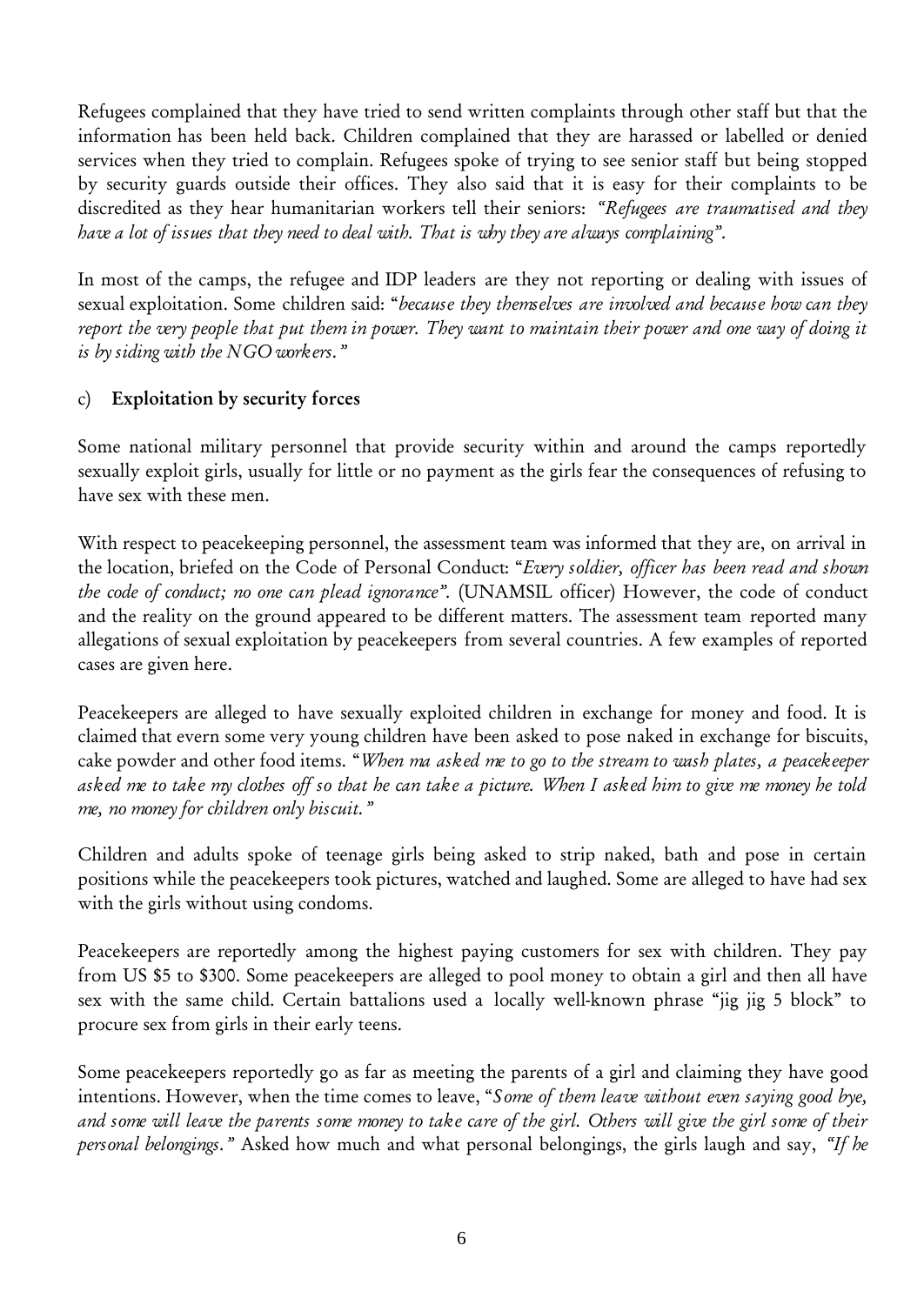*really liked you he would leave you his cooking things, bedding and a picture. If he loved you he might leave you his underwear to remember him by (more laughter)".* (adolescent and women IDPs in Sierra Leone)

In one community, peacekeepers were reported to have rented a room in town and used it for sex with teenagers. When this practice reached unacceptable levels, the community repeatedly tried to do something. All the girls who were caught were paraded and mocked by the community as punishment. Such measures did not act as a deterrent given the money to be made. The girls then reportedly sent middle "men" instead - young boys, including brothers, relatives or friends - to find peacekeeper clients for them.

Teenage girls complained to the assessment team of the difficulty of making a living through hard work. Girls who are trying to earn a living through selling items at the market are made fun of by other girls. "*Why are you suffering here wasting your time. Look at me and all the nice things I can now buy. If you want to live good go to UNAMSIL".* (adolescent girl in IDP camp in Sierra Leone)

Girls allegedly come from far and wide to make money in this way, from as far afield as Guinea, with Liberian and Sierra Leoneon refugee girls making their way to Sierra Leone irrespective of security considerations.

The position of power, wealth and status enjoyed by peacekeeping personnel gives them the ability to do as they wish. In Freetown, nationals spoke about the behaviour of the 'boys in blue helmets' with a feeling of helplessness and sadness. *" All you need to do is go to Paddys (a bar in Freetown) around four o'clock and in the evening you will see for yourself, or just drive along the beach. All the restaurants there, you just see these big men with little girls. You go to Lumley Beach and Laka Beach and no one needs to tell you anything."* (comments from a police officer, government representatives and agency staff in Freetown)

#### **d) Exploitation by others**

In addition to the reported exploitation by agency staff and security forces, the assessment also identified a range of other categories of individuals that use positions of trust, authority and power to sexually exploit children.

• Teachers are said to extract sexual favours from children in return for good grades

Refugee leaders that have gained status due to close association with UNHCR, NGOs and other implementing and operational partners, are also then in a position to control access to resources and to exploit children on the basis of this.

• Commercial sector people such as diamond miners, logging company employees and local businessmen are also in positions of relative prosperity and so able to negotiate sex with girls in exchange for small sums of money or gifts.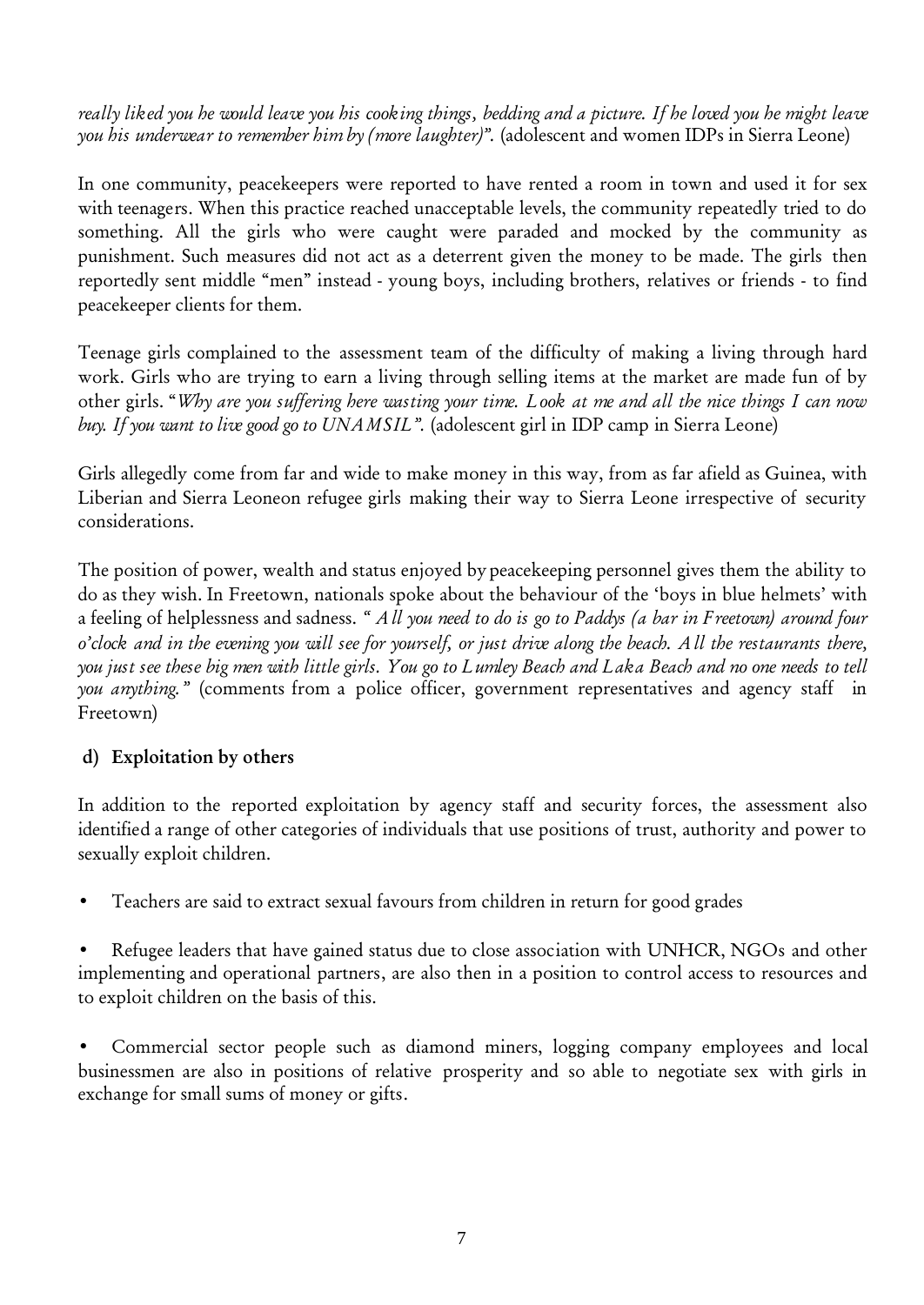## **e) Factors contributing to sexual exploitation of refugee children**

i) Poverty, lack of livelihood options and consequent inability to meet basic survival needs

The underlying issue of poverty and lack of livelihood options for all the refugees and IDPs interviewed as part of the assessment was considered to be the principal factor contributing to the exploitation of children. The involvement of children and women in sexually exploitative relationships has become a mechanism for survival for many refugee families. The assessment makes it very clear that sexual exploitation cannot be addressed without providing alternative means and opportunities for earning an income. The dependence on exploitative relationships for basic survival is illustrated as follows: *"If I tell you the name of the NGO worker I have to sex with, he will get fired, and then how will I feed my child and myself?"* (girl mother in Guinea*); " Yesterday I was walking with a friend of mine and this kind NGO worker stopped his car and gave me 100 Liberian dollars (US\$ 20). I was able to help my child and myself. If I tell you his name and he looses his job, what will I do?"* (girl mother in Liberia)

The absence of livelihood options has left parents feeling helpless. Parents feel their position has been compromised because they are unable to provide for their families even to minimum standards.

Policies of host governments sometimes hinder refugees from being hired as salaried employees. The humanitarian community, therefore hire refugees giving them only incentives. The other reason that was consistently given to the assessment team was that *" If refugees are given jobs, they will not want to go back home."* (UNHCR staff*)* Asked about this, the refugees said, *"Home is home. Who would want to stay as a refugee in someone's country, just because of a job, and anyway such low paying jobs that become available within the camps."* (Refugee in Guinea)

Refugees told the assessment team that the only way to access money in the refugee community is to sell the food ration and to let their daughters enter into sexually exploitative relationships.

ii) Insufficient food rations/supplies

In every meeting, insufficient ration was raised as a primary factor contributing to sexual exploitation. Food given to the refugee community for thirty days was said to finish within ten days and refugees did not have land to grow their own food to supplement. When the food finished and the family needed more, the immediate option was to get money quickly and buy food. The girls would become a means to access money quickly and easily. " *I am a mother of seven children and when the food finishes my youngest child keeps crying and pulling on my skirt, what do you think you can do if your daughter brings you some?"* (refugee woman in Liberia)

Despite the constant complaints about the inadequacy of the food rations, refugees said that little effort has been made to acknowledge this as an issue and to try to work out solutions that involve the refugees themselves.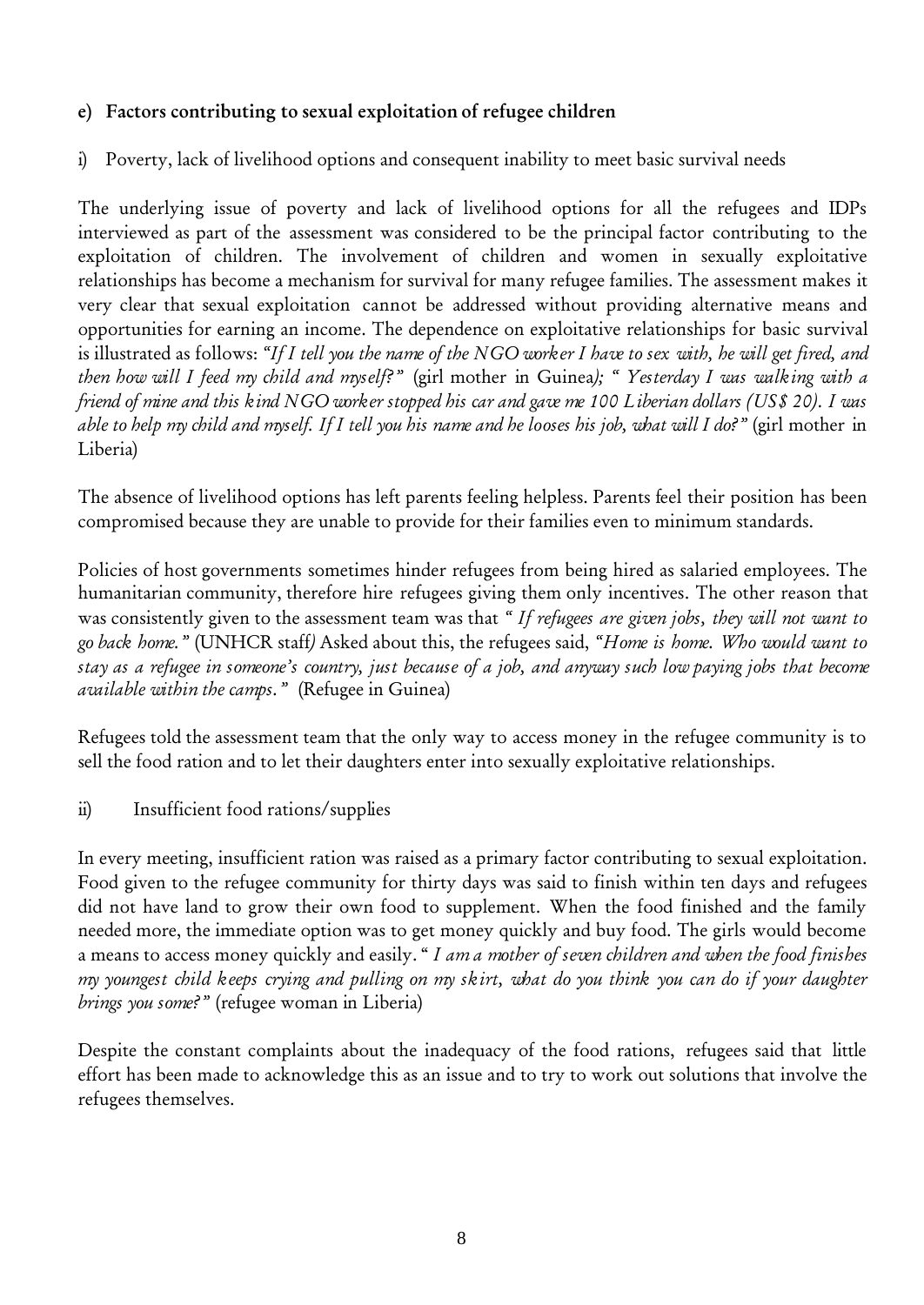## iii) Issues in relation to the management and delivery of humanitarian aid

It appears that the overall pattern of humanitarian assistance has led to overwhelming dependency of refugees and also increases the risk to children. From interviews and discussions during the mission, the team found that:

• The size of the plastic sheet determines the size of the house but for larger families in particular it is inadequate and affords no privacy. Children are being exposed to sexual activity of adults from an early age;

The food ration is for thirty days but it is calculated on kilocalories and not quantity and so finishes within ten days. There is not enough land to grow additional food;

• Non-food items given are not replaced and there are not enough income-generating jobs for the refugees to earn money to buy their own;

• Education is free but all the other related expenses are left for the parents to provide, like books, pencil, uniforms and shoes. This often prevents children attending school.

Information on basic rights and entitlements to food, shelter and services is not known, especially to children, which allows corrupt and exploitative patterns of behaviour to flourish in presenting access to basic entitlements as a 'privilege'

iv) Pressure from peers and parents

In the absence of other ways of meeting their basic needs themselves and those of their families, of making money to purchase clothes and socialise with friends, adolescents often feel compelled to sell themselves. Girls may be mocked if they do not have 'fashionable clothes' and there is also evidence of parental collusion and even encouragement for girls to enter into exploitative relationships in order to bring in money.

When a girl takes home some money questions are not asked as to how she has earned it. When asked, children said that they tell their parents different stories like *"I picked the money up on my way from school, a kind uncle/man gave it to me, my friend gave me, my auntie gave it to me."* In most situations the children said there was no need to explain how they earned the money because parents were only too glad that the money was there. In other situations the parents allegedly sent the child. *"You know we need 1500 today and we do not have it. Go and find it and do not come back until you have the money",* or *"You are now big enough and you should start contributing to the food in this house".* (adolescent boys and girls in Guinea)

The pressure to conform to traditional harmful practices such as female genital mutilation also led girls into exchanging sex for 'sponsorship'. In such cases, men would allegedly provide the necessary payments associated with these procedures and receive sexual favours in return.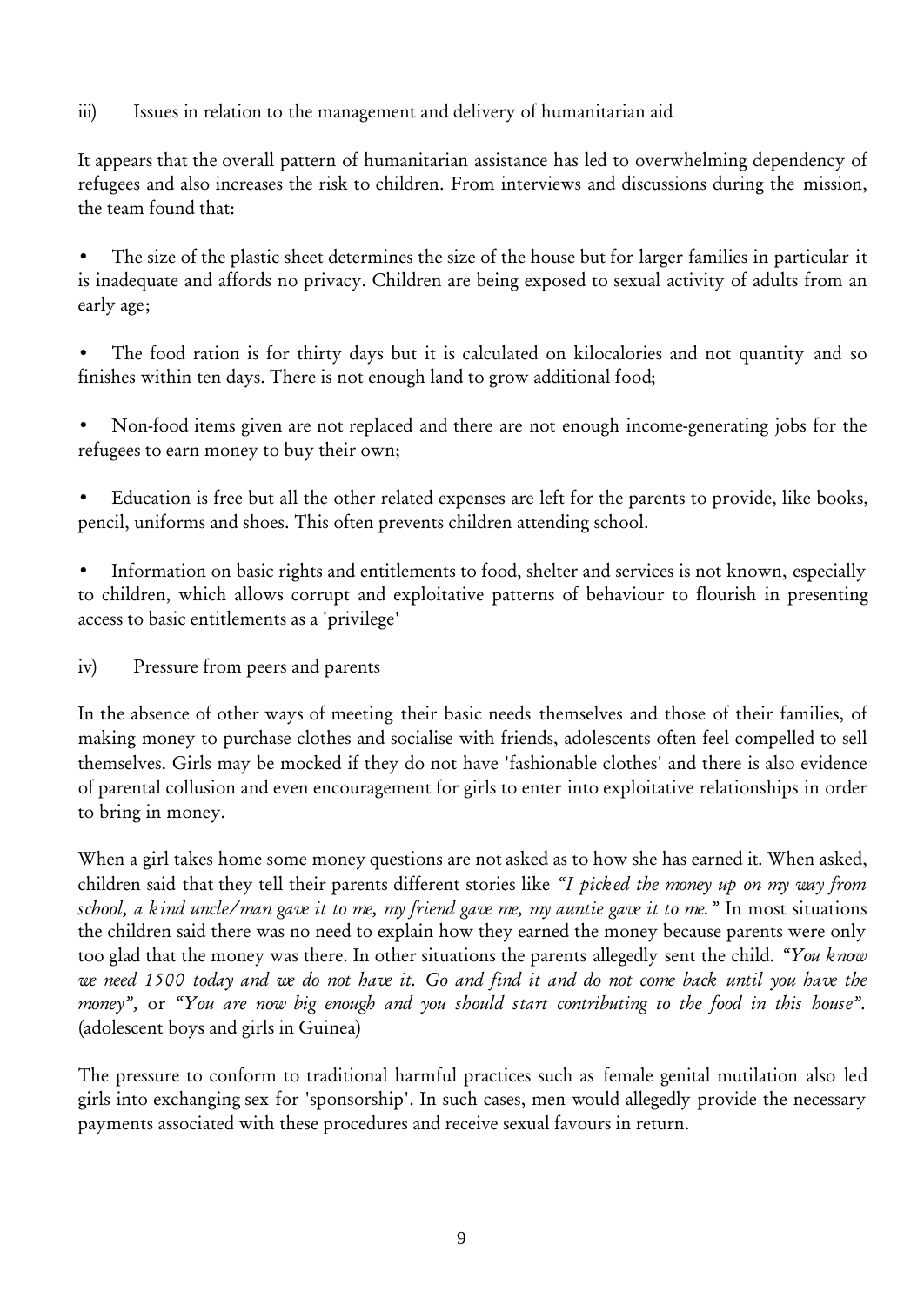Girls are also forced into early marriages in order to relieve families of the financial burden of supporting them. "*I was 14 years old and my grandfather forced me to marry an old man. I was so sad, I became pregnant and had a child. Again I became pregnant and I had another child. I waited for him and prayed until he died, now I am free and I have never looked at another man again."* (adolescent girl in Liberia)

## **f) Consequences of sexual exploitation for refugee children**

i) Teenage pregnancies

Most girls find that their families and care-givers reject them when they become pregnant. One option becomes terminating the pregnancy. However abortion is illegal in Guinea, Liberia and Sierra Leone and is reportedly a felony offence punishable with life imprisonment. The medical services that are supported by UNHCR and located in the refugee camps, do not carry out an abortion as the staff must abide by the law. Children therefore resort to different traditional and other informal methods. Children and women spoke of the different methods that are used, a combination of traditional herbs and easily accessed pharmaceutical products.

Children said that even if they went to the medical clinic they would not tell the staff they had induced the abortion. Children from IDP camps spoke of the medical staff chasing away girls who go to the clinics to try and seek medical attention. "*They will refuse to treat you no matter how sick you are, and they will chase you out of the clinic threatening to report you to the police for having committed an offence. They will tell you that you killed a person."* Children also said they would only go to the clinic if their lives were in danger and even if they went they would not tell the medical staff about what they had done for fear of being threatened and called names.

## ii) Girl mothers

The assessment had a lot of difficulty in obtaining data relating to the number of teenage girls who have been pregnant, are pregnant, married or have had a child. However, the presence of girl mothers as a result of teenage pregnancy was very apparent in most camps. The assessment team could see that this was one group of children that had few or no programs targeted towards them. *"If we had alternative ways of making money, I would never look at another man again for a long, long time."* (girl mother in Guinea*)*

In most meetings, the girl mothers displayed visible signs of broken spirits. They were the only group that at times were not even able to give the assessment team recommendations. They were resigned to their situations to a degree that they saw no way through. Most of them had become mothers between the ages of 13 and 16. Even though these girls were now 19, they already had three to four children and had first become pregnant when they were 13 or 14 years. Information from the community gave very alarming figures of the rates of girl pregnancy e.g. six deliveries every week by girls 18 years and below; 50% pregnancy rates of all the teenage girls in the camp; 75% pregnancy of all the girls in school. The assessment team was, however, not able to confirm these figures, as there are no available records from any NGO.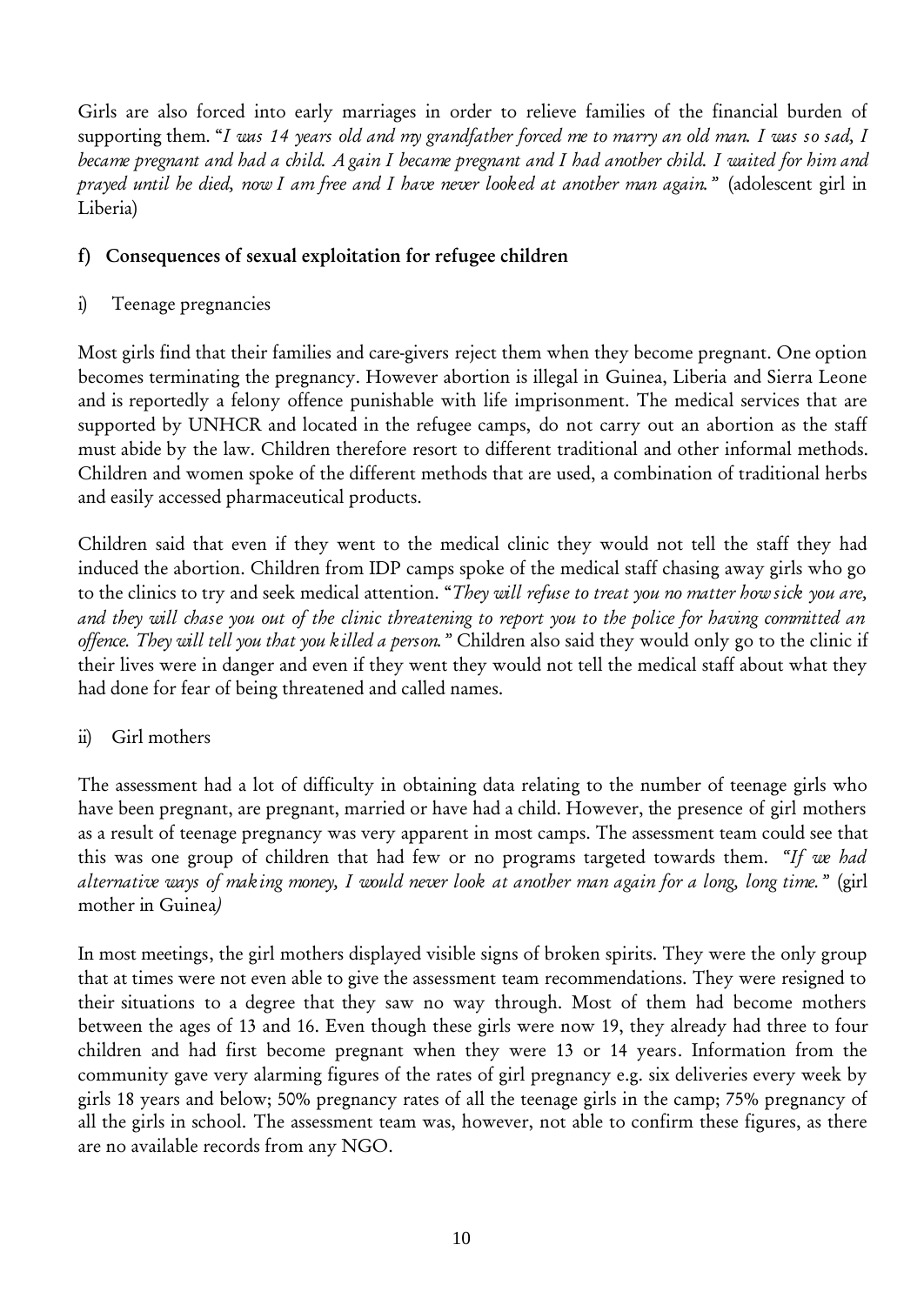Girls who were allegedly made pregnant by fellow students, fellow refugees, and agency workers, had one thing in common. Regardless of who the father was, they took no responsibility for the child and the mother. "*They want you when you are young and single but once you get pregnant and with a child they reject you."* (girl mother in Sierra Leone); *"An NGO worker made me pregnant but now he left me and is loving to another young girl."* (girl mother in Guinea*)*

Some NGO workers were allegedly using code names in some places to avoid responsibility for the child. The children said that if a person uses a code name and they make you pregnant, they would then deny responsibility and start using their real name.

iii) Reduced educational opportunities

There were high illiteracy levels among girl mothers. Some of them did not even know their age. In groups of 25, there would be one or two who would still be going to school or skills training. Girl mothers who tried to start or continue their schooling spoke of the difficulties they had to find help. Most of them had to go to school with the child and they said these created difficult and embarrassing situations. *"When I go to school with the child I feel bad because I am not free and if the child messes up I have to leave class and clean him up. The other students will be complaining that the class smells and I feel really bad." (girl mother in Guinea) ; "When I am in class I will not concentrate. I worry about what I, my little sister and my child will eat when I get home."* (girl mother in Sierra Leone)

Throughout the assessment period, there was no mention of programs that support girl mothers with childcare while they are in school. The family support network that would normally take on this role has been further weakened, exposing the girls to more abuse.

The means for the girl mothers to make money in order to feed and support the child and themselves emerged as another contributing factor for girl mothers dropping out of school. A few quotations demonstrate the difficulties most of these girl mothers have to endure: *"I have to sleep with so many men to make 1500, so that I can feed myself and my child. They pay me 300 each time, but if I am lucky and I get an NGO worker he can pay me 1500 at one time and sometimes I get 2000*" (girl mother in Guinea); *"I leave my child with my little sister, who is ten years old, and I dress good and I go where the NGO workers drink or live and one of them will ask me for sex, sometimes they give me things like food, oil, soap and I will sell them and get money." "I sleep with different men but mostly NGO workers because I have to eat and feed my child"* (girl mother in Liberia*)*; *"The wife of the business man saw me with her husband who promised to pay me and she came and beat me, I could not fight her because she was big, the man refused to pay me because I shamed him"* (girl mother in Sierra Leone)

Girl mothers spoke of the difficulties they face in being accepted in society: "*The adult women treat us as children and make us feel we do not belong to their group. The young and single girls of our age who have no children make us feel we dirty because we did something bad and they feel if they are with us the men will not like them, so they do not like us anymore. We are lonely most of the time."* (girl mother in Guinea*)*

With the reported high prevalence of sexual exploitation by teachers exchanging grades for sex, the education system is contributing to producing illiterate girls who will be the future illiterate mothers and women.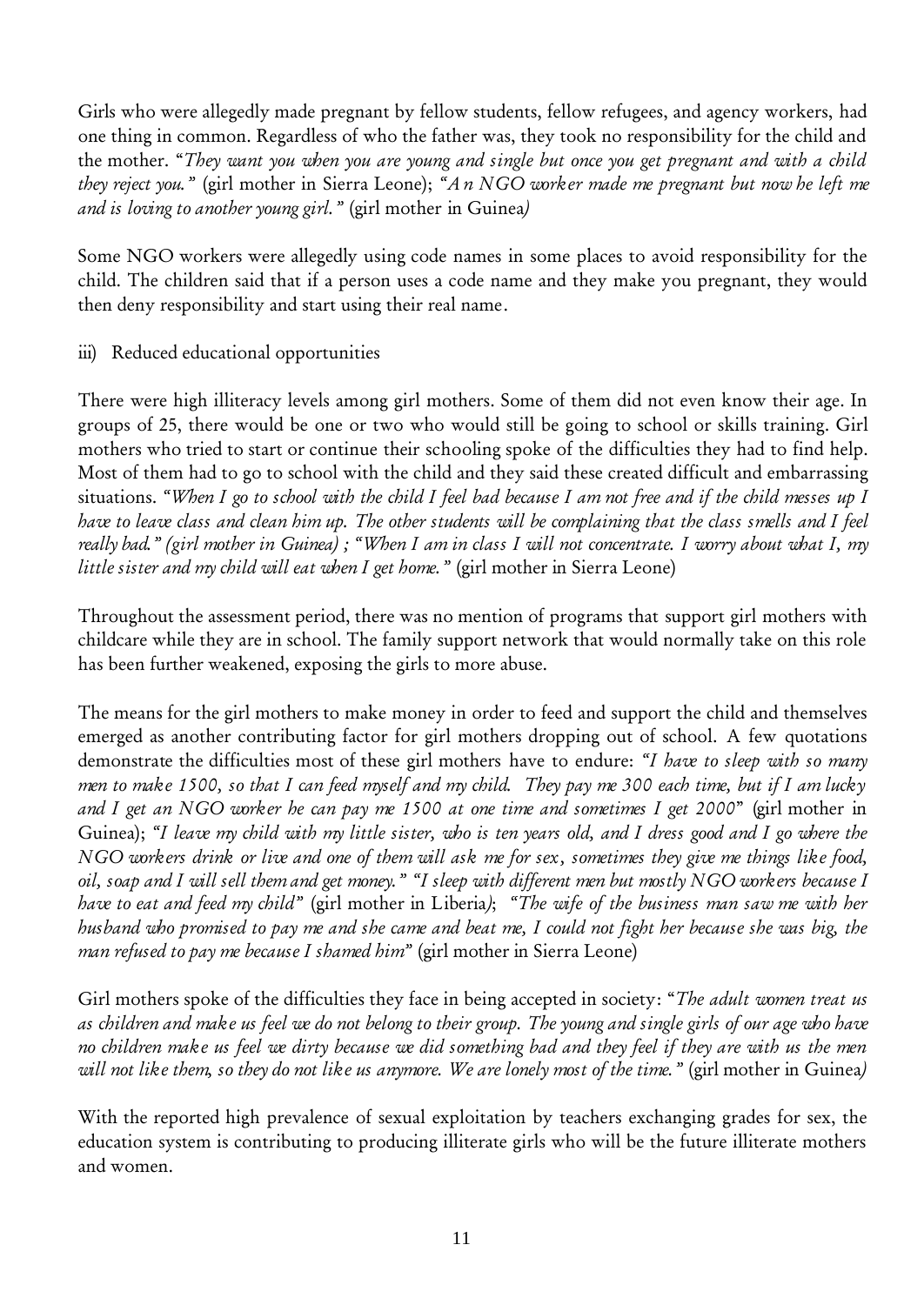iv) Sexually transmitted disease (STDs) and HIV/AIDS

The assessment team did not have the mandate and the capacity to assess the numbers of refugee children who have become HIV positive as a result of sexual exploitation and violence. However, all the indicators point to high-risk behaviour patterns, which expose children to STD and HIV/AIDS infection. The combination of immature bodies, poverty, lack of negotiating powers and practices of unsafe sex, disbelief about HIV/AIDS are factors that increase the risk.

v) Pattern of sexual relationships

The assessment found a more equal power balance in peer relationships between boys and girls and thus a better possibility of negotiating safe sex through the use of condoms. However, between female adolescents and male adults there is limited or no room at all for negotiating safe sex. The amount of money the adult pays undermines the negotiating power of the girl.

The strong link between sex and money has made it difficult for boys to find girlfriends since their financial status is very poor. In some camps children said that some young boys are resorting to rape since they are not able to pay the amounts demanded by the girls.

#### **B**) **Sexual Violence**

 The assessment also focused on the problem of sexual violence. This was defined by children as: *"when one person wants to do woman business and the other one does not want, and he sex her by force."*

Most of the children who took part in the assessment knew of or had heard of a child who had been sexually violated (generally understood as forced penetrative sex). Some of the children spoke of their friends who had experienced sexual violence. *"My friend she went to church for lessons, the pastor called her to come in front, he started to do man business with her, and when she cried, he took a cloth and put it in her mouth. When she went home she told her parents, but her father said nothing should be done to the pastor. He is still at church and my friend feels very bad."* (girl in Sierra Leone)

#### **a) Those affected by sexual violence, abuse and harassment**

The findings of the team indicate the following:

Girls between the ages of four and 12 were also reported as being sexually harassed, either verbally or through touching of buttocks, breasts, or genitals. Children said boys of their age group also did the same, but that adult males were mostly responsible. "*Each time ma sends me to the market them big men like touching my waist line and my boobs";*

Children reportedly experience attempted rape mostly when they go to use the toilets or take a bath. The toilets and bathrooms are all located in the same place, and divided along gender lines. Children say adult males lay watch for when the child is going to the toilet. They then follow the child and try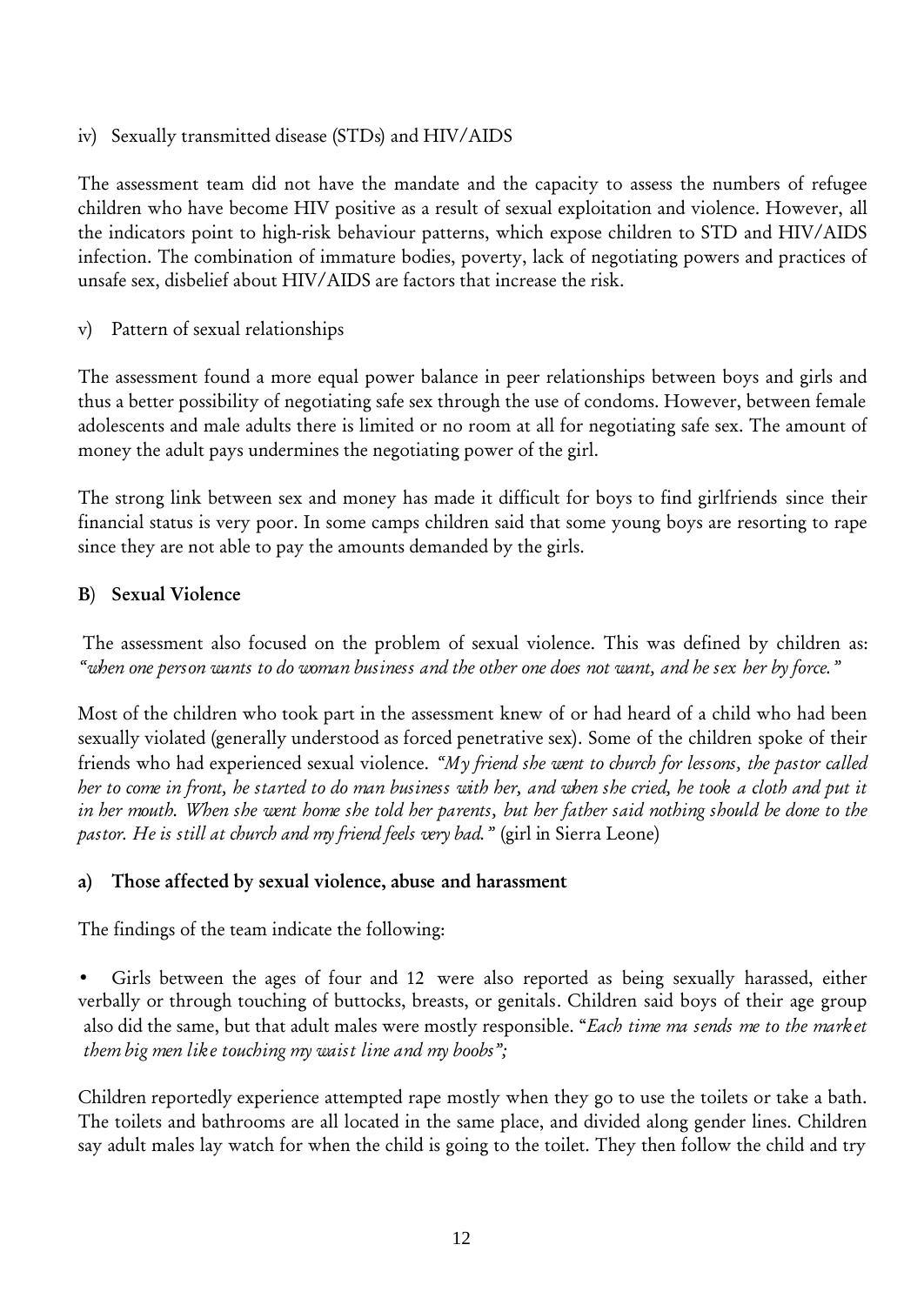to rape them. *"Me and my friend went to the toilet and when I got in this man came and tried to sex me. I screamed and he got scared I run away with my friend."* (girl in Liberia);

It was reported that very young children are also affected;

Most of those experiencing sexual violence suffer rape by penis penetration of vagina or by finger penetration. It seems there have been rare cases of oral rape, mainly by male parents with infants;

Incidents of rape among children by their grandparents were also reported. Most of the children are left in the care of their grandparents by their parents. It is during the period of the parent's absence that male grandparents sexually violate the child;

• Girls living in female-headed households (no husband) are more vulnerable to sexual violence by neighbours, care givers and male friends of the mother;

The level of sexual violence experienced by abducted girls and in IDP situations is much higher than those in refugee camps, especially where awareness campaign have been conducted as part of the sexual and gender-based violence program;

• Children who attend dance/bola nights and who go to video shows without by adult siblings are also particularly vulnerable.

• Children who are sent to sell food and non-food items are vulnerable to sexual violence as the adult person waits for them in isolated or abandoned buildings on their way to and from selling things. Some of the children are sent to sell food items near drinking places and are expected to stay late at night until the items are sold. Some children are sent to sell food items at parking areas for long distance truck drivers.

## **b) In addition to those persons described above, additional alleged perpetrators include:**

- Adult men including security personnel;
- Adolescent boys and young men against their peers;
- Men with drug and/or drink addictions;
- People known to the children, including neighbours and relatives;
- Unmarried men who cannot afford to pay for sex;
- Mentally ill people;
- Ex-combatants;
- Medical staff

#### **c) Where sexual violence takes place**

Sexual violence is committed in areas around the camps such as streams where children are sent to wash their clothes and kitchen utensils, where children take baths, the bush when children are sent to look for food and firewood;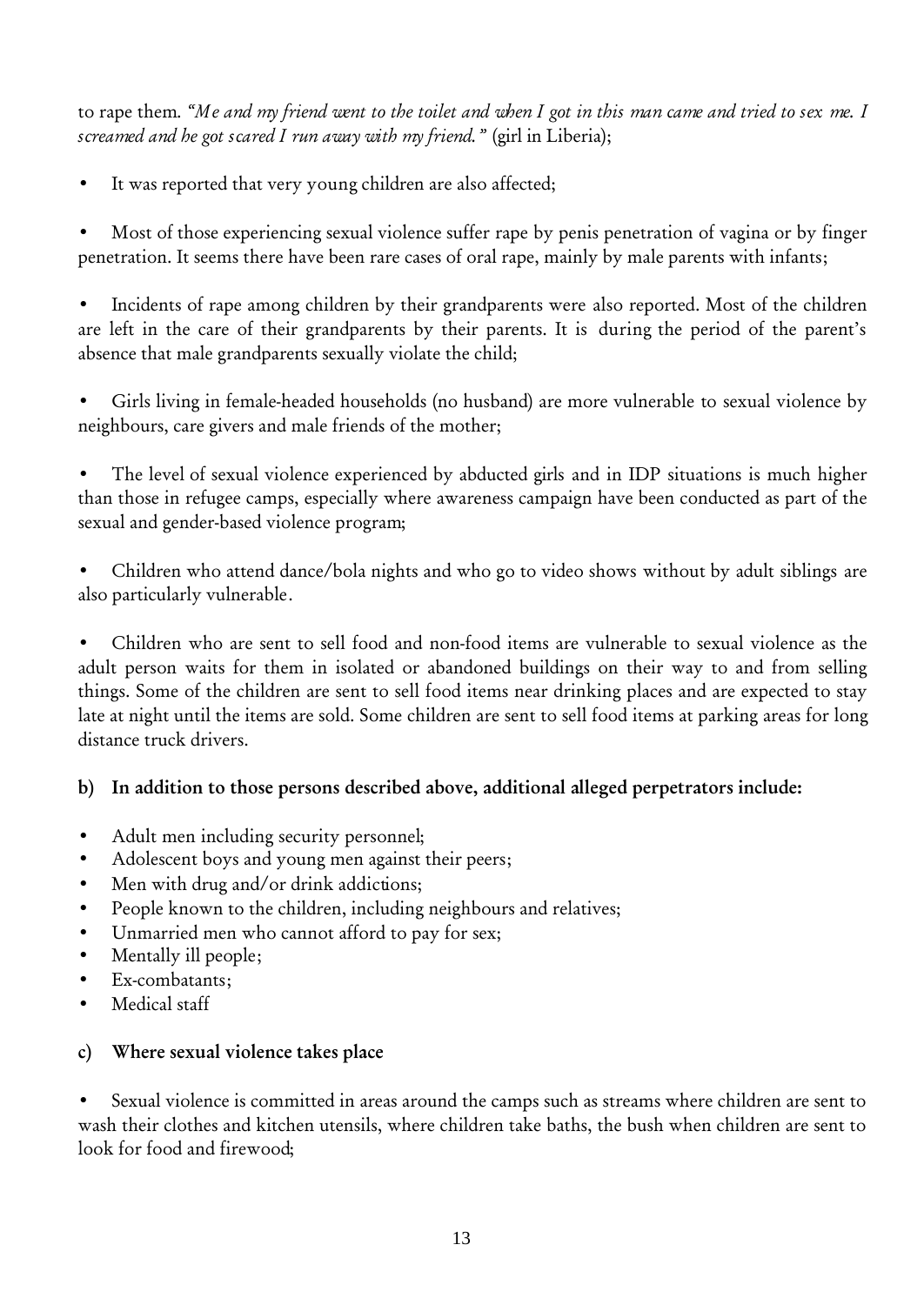• In the surrounding villages or host community as children go looking for work in the palm wine plantations and rice fields;

• Dark and isolated places, be it buildings or bush areas within the camp, or between two parts of the same camp;

In transit centres or emergency booths where hundreds of people are sleeping under one roof. The emergency booths are supposed to house families for a short time but in some situations families live there for more than six months. Children, especially girls, find themselves sleeping next to adult men who are not their relatives;

In toilets and latrines, particularly where male and female latrines are in close proximity.

• At night during the bola/dance nights, and video shows. Children who attend dance and video clubs late into the night will at times try to walk home alone. The dance and video places, even when there are a lot of people around, are ideal places for perpetrators to pick out girls who seem alone and without money to pay to get in;

• During conflict situations and large scale population movements (both during flight and repatriation), at checkpoints along the route or close to IDP areas, or at military/ security locations within refugee camps;

In the perpetrators' and or survivors' own homes.

There are reports that some boys also experience sexual violence, although the response to this notion was always met with disbelief and arguments that such things do not happen in their communities. *"Within our community it is a taboo to have sex with a boy or another man."* However, most of the time the focus groups failed to differentiate sexual violence against boys from homosexuality, which is highly frowned upon and condemned by men, women and children. The lack of available reports or data on sexual violence towards boys cannot be taken as a sign of the non-existence of such acts, but rather as a silencing factor hindering boy children from coming forward and seeking assistance. *"The stigma towards boys who get raped is so strong in the community, that the boy will just keep quite, and if he told his family, the fear of shame for the whole family will make them encourage the child to keep silent." (adolescent boy in Guinea)*

#### **d) Factors influencing levels of sexual violence**

- Regional conflict;
- Prevalence of drug and alcohol abuse;
- High prevalence of sexual exploitation;

Lack of reporting reinforced by the social stigma associated with being victim of sexual violence and negative experiences of legal and investigatory procedures.

#### **IV. FRAMEWORK FOR ACTION**

UNHCR has adapted and adopted the recommendations made by the assessment team. They have been incorporated into the attached Framework for Action, which has been sent to all UNHCR offices concerned. The framework is outlined below.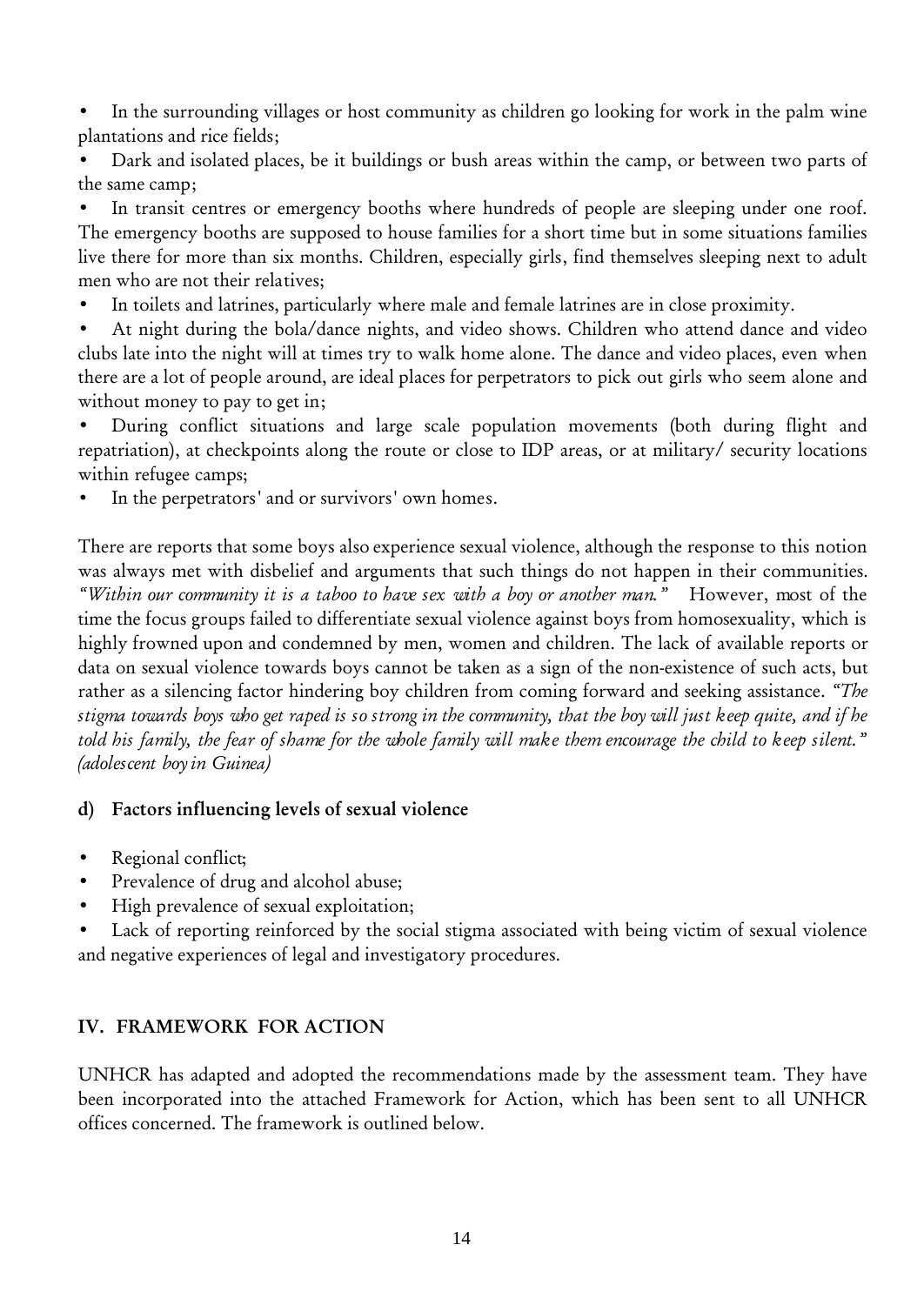## **a) General Policy Guidance**

• Promote the setting aside of land for agricultural purposes during negotiations over refugee settlements to enable self-sufficiency and to avoid the types of protection and social problems which can result from over-dependency.

• Be more gender-sensitive in operational design and implementation and be aware that this issue is symptomatic of the low status of women in camp communities.

• Foster initiative among communities and not dependence and powerlessness especially vis-à-vis agency workers. The refugee community should be actively engaged to be concerned for and to protect its own.

• UNHCR should strengthen promotion of and adherence to the definition of a "child" as everyone below the age of 18 in accordance with the standard established by the Convention on the Rights of the Child.

### **b) Immediate Action**

• Convene a meeting with all staff to inform them generally about the allegations and the seriousness with which the Organisation is dealing with them. Provide general guidance on the behaviour and conduct expected of staff.

• Branch Offices in Liberia, Guinea and Sierra Leone should prepare a plan of action to implement the recommendations contained in this framework and report on all actions taken.

• Determine what disciplinary actions are available.

• All UNHCR staff to be provided gender-awareness training. Implementing Partners should be invited to participate.

#### **c) Provision of Humanitarian Assistance and Services**

#### i) General

• Review humanitarian assistance currently being provided to refugees (food, shelter, land etc.) to verify whether allocations meet minimum requirements and basic needs.

• Ensure humanitarian assistance reaches a minimum level where refugees have no other means of meeting their basic needs.

Review the availability of adequate alternative livelihood options (micro-credit, land for farming etc.) to see if more can be done to enable refugee communities to be self-sufficient.

• Review camp layout and design (toilets, sleeping arrangements) to take adequate account of the need for privacy and physical security and to ensure that the physical plan of the camp does not exacerbate problems of sexual violence/exploitation.

Review and improve monitoring of humanitarian aid and services being provided by implementing partners to ensure that assistance which has been allocated reaches refugees and is not being manipulated to become a tool of exploitation in itself. In particular, review methods and adopt more effective techniques e.g. spot checks, informers in refugee community etc.

• Review special programmes for vulnerable groups (e.g. supplementary feeding, loans, agricultural activities, housing) to ensure that they are reaching those they are intended to benefit e.g. verify whether unaccompanied and separated children are able to access assistance and services as individuals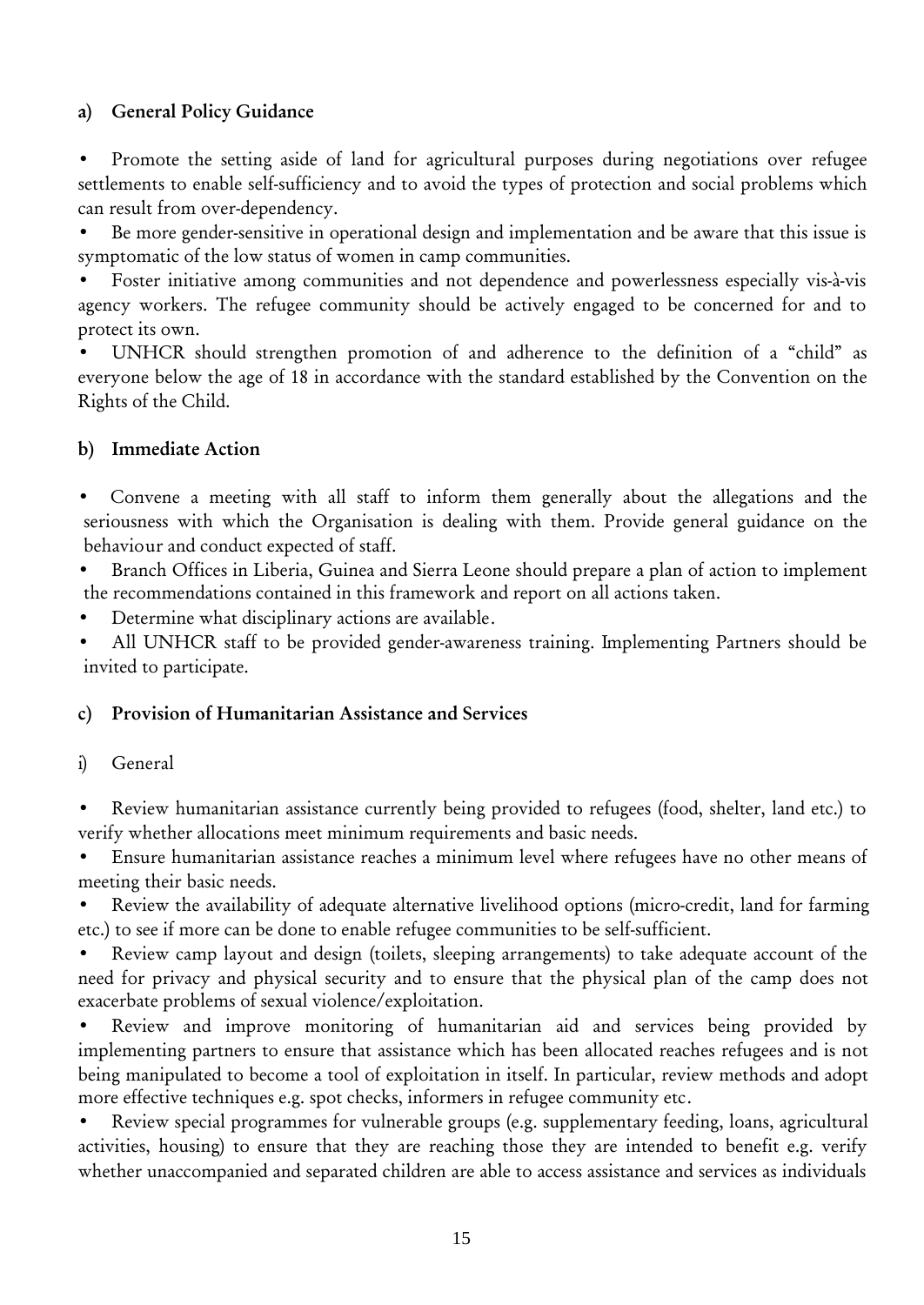rather than having to register as part of a family grouping; e.g. reconsider definitions of "vulnerability" to ensure that the most needy are encompassed by such programmes.

• Encourage field offices to focus attention and follow-up on sexual violence/exploitation as a protection concern and a cornerstone of UNHCR's mandate- and to take actions to remedy violations.

ii) Community Involvement/Consultation

Branch Offices should hold more regular consultations about policies and programmes before decisions are taken. This consultation should take place at a broad level and encompass all sectors of the refugee community and UNHCR international staff.

Review the way in which camp management structures are set up and managed to ensure that all sectors of the refugee community are adequately represented especially children and women.

• Encourage field offices to consult children on the design and implementation of programmes and policies impacting on them.

Help the refugee community to develop guidelines regarding various aspects of camp life e.g. dances, video clubs.

• Direct appropriate UNHCR international staff to undertake more regularly visit and monitor activities in camps, in accordance with guidelines set in conjunction with headquarters.

• Devise ways of increasing the presence of senior international staff in camps e.g. establish a rota of UNHCR and implementing partner staff to ensure that international staff members are present in the camps at all times.

Strengthen the reporting mechanism to ensure that refugees have a way of raising complaints directly with senior-level UNHCR international staff member, and require camp leaders to report abuses by agency staff directly to such a person.

Hold regular meetings in camps involving senior-level UNHCR international staff where individual refugees can raise their concerns in a private manner.

iii) Programming for Sexual Exploitation

Ensure that the need to address the sexual exploitation of refugee children is incorporated as a major component of existing programmes. Existing sexual and gender-based violence programmes have not identified sexual exploitation as an issue and are not sensitive enough to the special needs of children.

• Review existing sexual and gender-based violence programmes to address the issue of child sexual exploitation. Incorporate specifically designed initiatives to protect children from sexual exploitation and to rehabilitate those who are already victims. This would include inter alia:

-Taking measures to identify girls in the refugee community who are most vulnerable to sexual exploitation (girls from single parent households, unaccompanied and separated children perhaps living with relatives unable to provide e.g. elderly grandparents, girls who are street traders/or whose mothers are street traders);

-Providing aid and services to girls who are identified as at-risk e.g. ensure enough assistance to meet basic needs, education and training for alternative livelihood options/income-generation, health care and advice, psychological/social support, life skills;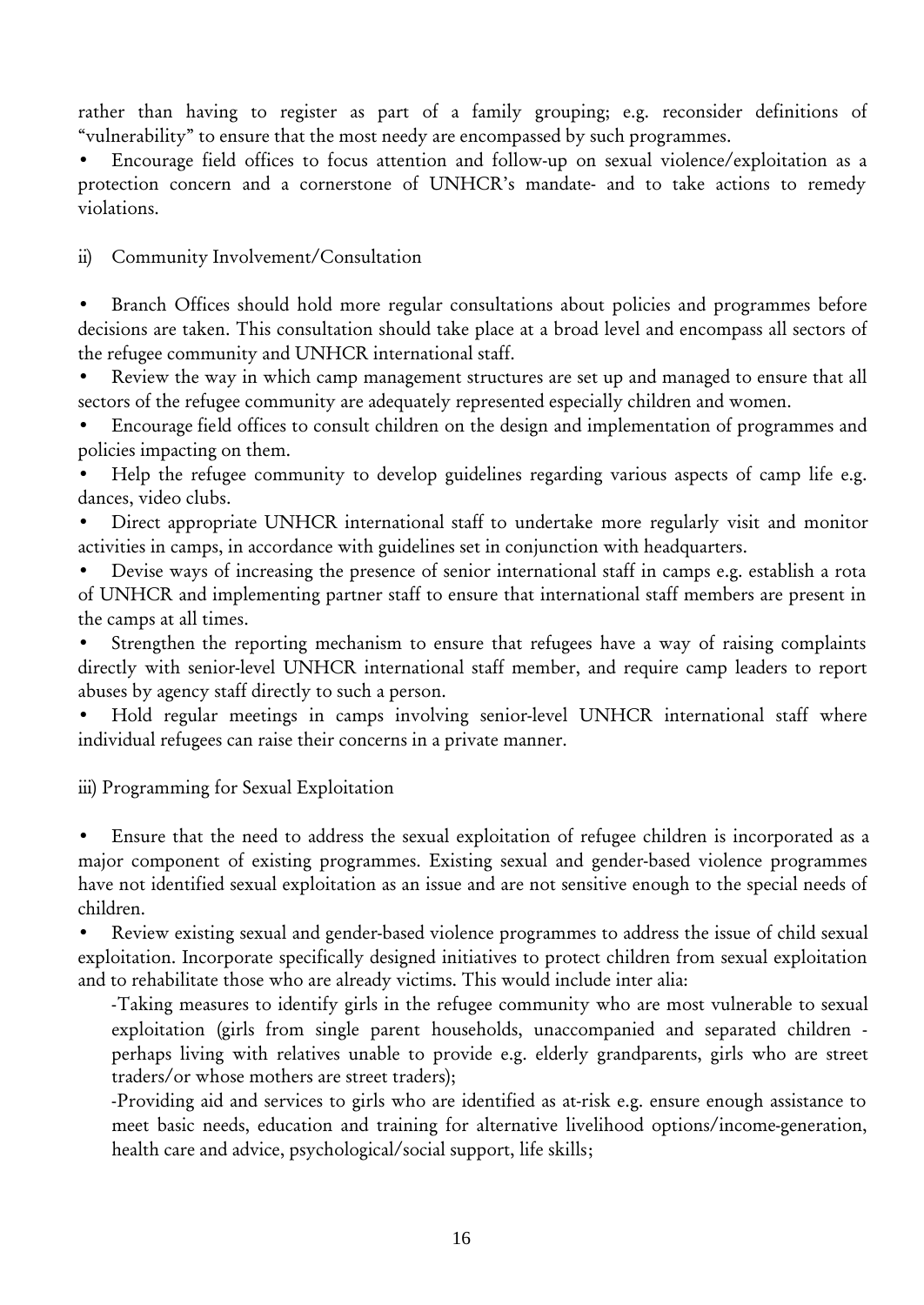-Conducting broader education campaigns in the refugee community (children, men, women, special interest groups etc.) to address knowledge, attitudes and practice concerning sexual exploitation and its consequences. The breakdown in social values and responsibilities of all sectors of the refugee community (parents, leaders, children, etc.) needs to be tackled.

Identify existing initiatives concerning child sexual exploitation in the local community and see whether the provision of financial support and specialist expertise would facilitate the expansion of such projects to encompass refugee children.

Where they do not exist, implement projects to tackle the question of child sexual exploitation where there are no possibilities of doing this under sexual violence/exploitation initiatives in the refugee or host communities.

• Document experiences and lessons learned from work by other organisations on sexual exploitation and children with a view to replication in refugee settings.

In implementing SGBV programmes, field offices should recognise that boys too can be targeted for sexual exploitation and abuse despite the fact that girls are the main victims. Special efforts are needed to create an environment where boys feel able to report sexual abuse.

Strengthen existing sexual and gender-based violence programmes as a whole in terms of coordination, capacity building of staff and refugee participation.

iv) Education Programmes

• Build in safeguards into education structures to ensure that sexual exploitation does not take place within the school system e.g. close attention to recruitment and monitoring of teachers, more female staff.

Ensure that the education system does not impose excessive superficial demands (e.g. expensive uniforms) which can deprive children of education and/or lead them into exploitative relationships.

Adapt existing education programmes to see how they can address the issue of child sexual exploitation (e.g. UNHCR peace education and life skills training).

• Provide support to enable teenage mothers to continue their education e.g. child care.

v) Training and Awareness-raising Activities

Expand awareness raising campaigns for the refugee community on a diverse range of subjects (especially HIV/AIDS, child rights, sexual violence/exploitation, harmful traditional practices).

- Carry out information campaigns to ensure that all groups in the refugee community especially children understand their entitlements and rights (food, services, repatriation etc.). This information should not only be given to community leaders.
- vi) Other Programme Initiatives
- Support programmes aimed at making women, especially adolescent girls, self sufficient through skills-training, micro-credit, small businesses.

Establish sporting and environmental activities for children in line with current initiatives being undertaken by headquarters.

• Initiate programming activities to address other forms of exploitation that affect boys particularly e.g. exploitation in the labour market.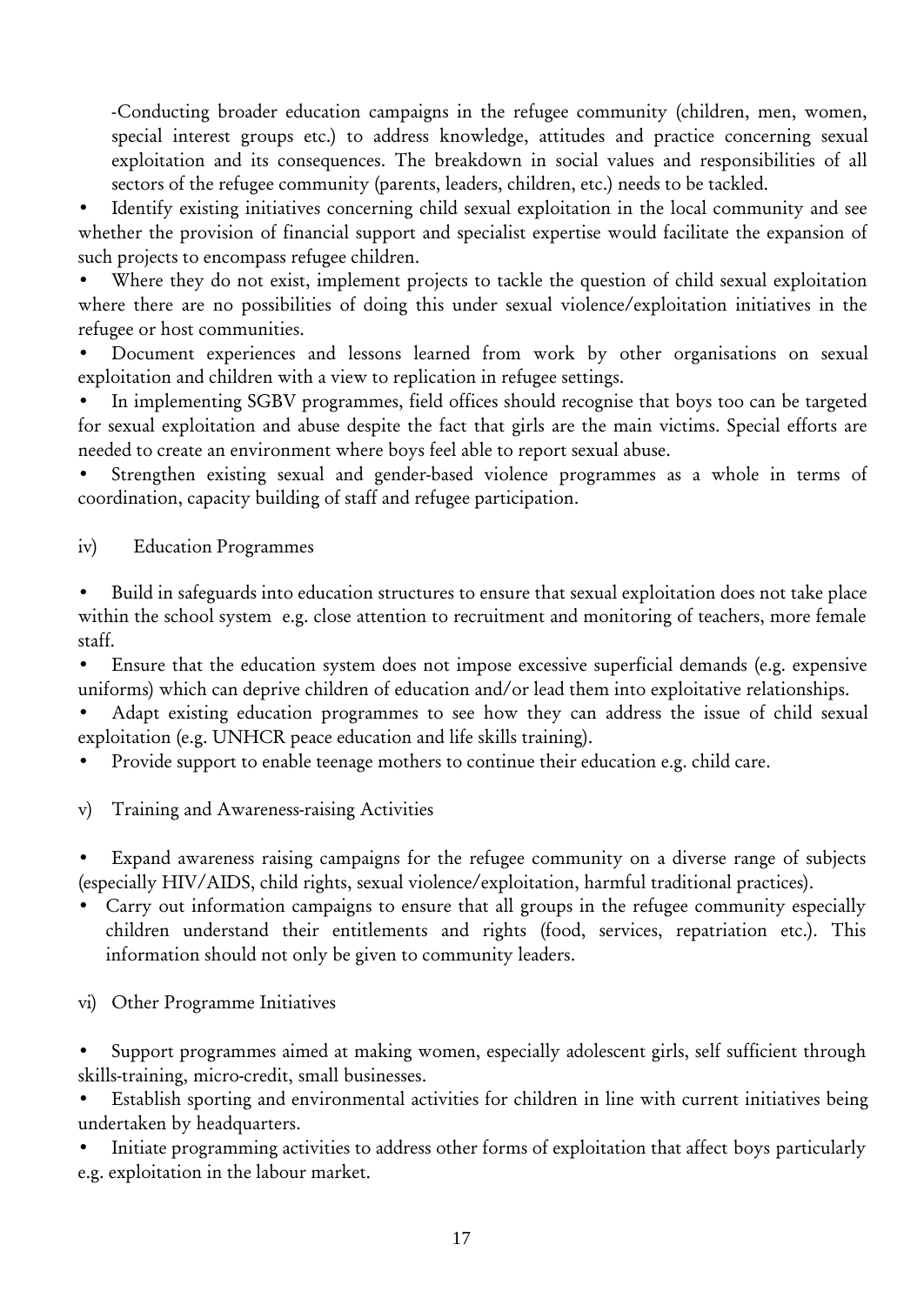vii) Staff Management

• Deploy more female staff, especially at the level of direct contact with the refugees. Services concerning girls and sexual health especially should be operated by women.

• Do not establish staff residence quarters in camps. Where this is essential for operational reasons, staff should be housed at a nearby location outside the camp. Additional safeguards should be put in place to ensure that staff residences do not become a location for abuse e.g. close monitoring, mixing male/female staff.

• Move field staff between camps on a regular basis to ensure that entrenched patterns of behaviour are not allowed to develop.

Impose tighter controls on the use of official vehicles especially out of office hours. In particular there should be tighter restrictions on transporting refugees except for work-related reasons.

• Deploy more field staff to address these and other protection concerns properly. Cuts at international level and especially among sectors most directly concerned with such issues – protection and community services – are having a detrimental effect on protection coverage on the ground.

viii) Relations with Implementing Partners

Insist that partners be accountable for the behaviour of their staff. Convene a sub-regional meeting of all implementing and operational partners to discuss programmatic follow-up.

## **d) Development and Enforcement of Legal Standards**

• Lobby governments to implement the Convention on the Rights of the Child (CRC). The CRC has been signed and ratified by all three countries.

Lobby governments to sign and ratify the Optional Protocols to the Convention on the Rights of the Child.

• Support concrete measures to strengthen justice system, processes, and legal standards.

• Undertake measures to increase the accessibility of the legal system by refugees e.g. provision of transport, legal advice, interpretation, mobile courts.

Institute measures to increase security in camps e.g. deployment of police officers, facilities to arrest and detain suspects etc.

• Carry out monitoring and advocacy to ensure that criminal laws are enforced where violated.

Lobby government to ensure that abuses by national police and security forces are prevented and effectively prosecuted if they occur.

Ensure that civil laws e.g. employment legislation is used to optimal effect to prevent the sexual exploitation of children of concern to UNHCR.

## **e) Preventing Future Abuses by Employees**

• Develop a UNHCR code of conduct/child protection policy. This should be disseminated on a systematic basis to all current and new employees. This policy should be wide-ranging but at the same time specific in the types of behaviours it seeks to address.

• Encourage staff to speak up about abuses. Parallel mechanisms need to be put in place to ensure that staff are not penalised for making reports and that their security is adequately protected.